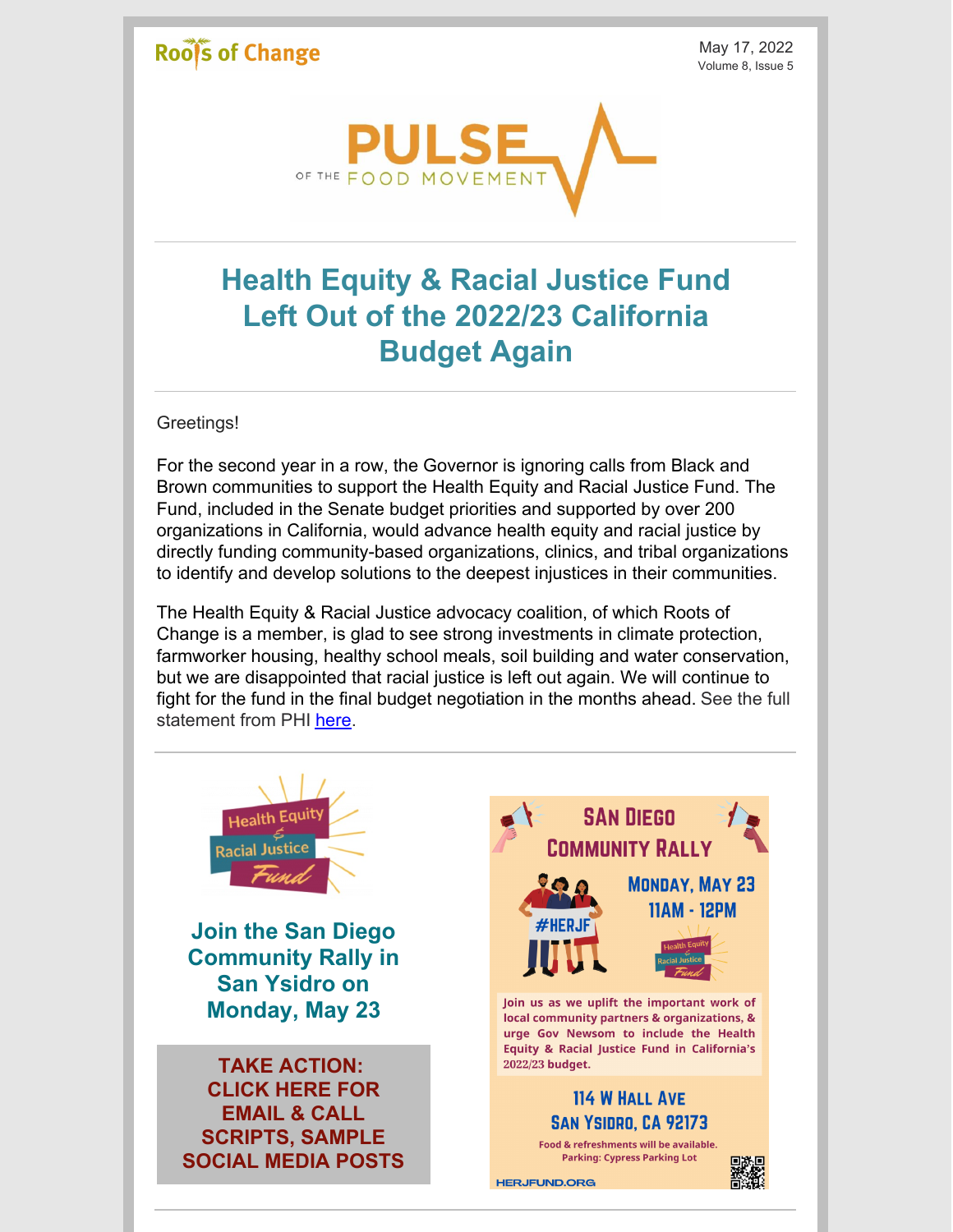### **Update on ROC's Projects**



#### **ARC Project**

The Achieving Resilient Communities (ARC) Project, in Collaboration with the Ventura County Agriculture Industry, is working to identify effective protocols that protect workers from becoming heat stressed or ill while working in hoop structures used for agricultural production. We are collaborating with Dr. [Annemiek](https://ceventura.ucanr.edu/Staff/?facultyid=39825) Schilder,

Director, UCCE Ventura County and Hansen Agricultural Research and Extension Center and the Ventura County Farm Bureau to explore hoop structure worker safety protocols in the search for best management practices to protect workers from heat distress and illness. We will keep you posted on the progress of this project.

#### **Local Regenerative Meat Processing Project**

The [recent](https://www.washingtonpost.com/business/2022/05/12/meatpackers-covid-deaths-trump-industry/) news exposing how the biggest industrial meat corporations lied to the government about supply shortages in the early phase of the pandemic in order to avoid protection of workers is not surprising. It turns out



international meat exports and profits were up when shortages were declared. The news proves once again that profits come before people at these institutions. What is surprising is that so far there are no consequences for the death of hundreds of packing plant workers and the 334,000 COVID cases estimated to have originated from these meat factories. This is the only one reason why our work with UC Davis, California Cattlemen's Association, and a dozen other allies is so important. We are launching our survey of ranchers, processors, butcher shops and retailers now. Please [email](mailto:mail@rootsofchange.org) us if you would like to take the survey or pass it to a meat source or processor you know. The data gained will aid us in creating more local processing and outlets for meat produced on farms and ranches dedicated to stewardship of resources, humane treatment of livestock and carbon capture in the soil.

## **Flipping the Table Podcast Season 4, Episode 6**

**Food as Medicine: Produce Rx & Medically Tailored Meals**